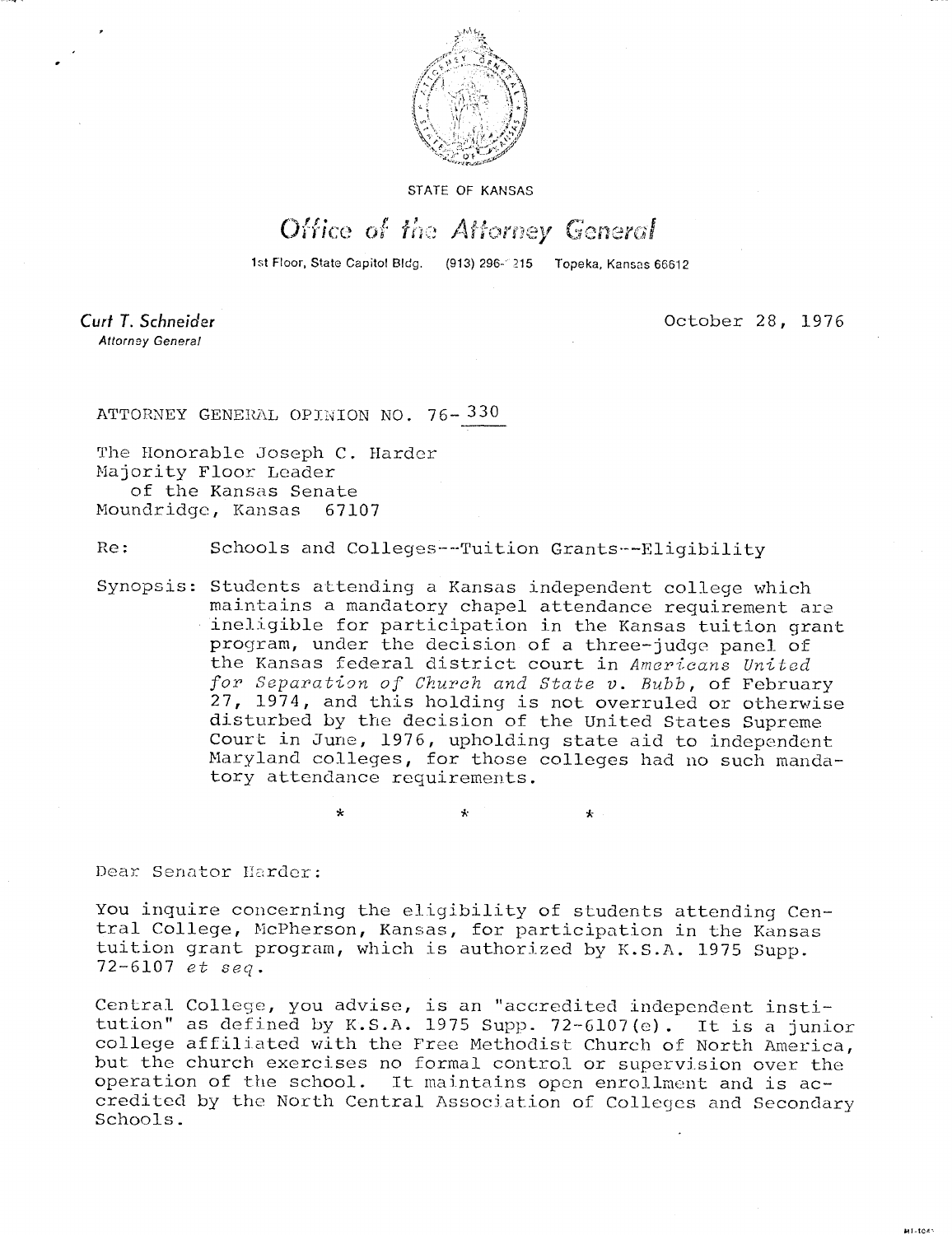The Honorable Joseph C. Harder Page Two October 28, 1976

The participation of Kansas independent schools and colleges in the tuition grant program was challenged in Americans United for Separation of Church and State v. Bubb, 379 F.Supp. 872 (D.Kan. 1974), in which the court upheld the constitutionality of the Kansas tuition grant program, but in which it also held that five Kansas colleges could not constitutionally participate in the program because of certain features of their respective programs. In reaching its decisions, the court applied a threefold test stated thus:

> "[W]e must analyze the tuition grant program using a three pronged test developed by the [United States Supreme] Court over many years. For the Statute to be constitutional it must have a secular legislative purpose; second, its principal or primary effect must be one that neither advances nor inhibits religion; and finally, the statute must not foster an excessive government entanglement with religion." 379 F.Supp. at 887.

The Kansas act was approved on the first and third of these criteria. However, the participation of certain colleges in the program was disapproved on the basis of the second point, for the court found, from an examination of the "overall operation of each institution" that each functioned impermissibly to establish or advance religion through the use of money received from the tuition grant program. Specifically, the court stated thus:

> "A . . consideration is whether the Colleges require attendance of pupils at religious activities. We do not believe that state aid must be disallowed because the opportunity for religious participation exists at these Colleges . . . but if  $parti$ cipation is either explicitly or implicitly mandatory we must conclude the Colleges are serving primarily a religious purpose. The evidence shows, however, that only three Colleges require some form of religious participation by the students  $\ldots$  . We find that because of the requirement of religious participation by students, state aid to these Colleges fosters religion and is therefore impermissible." [Emphasis supplied.] 379 F.Supp. at 892.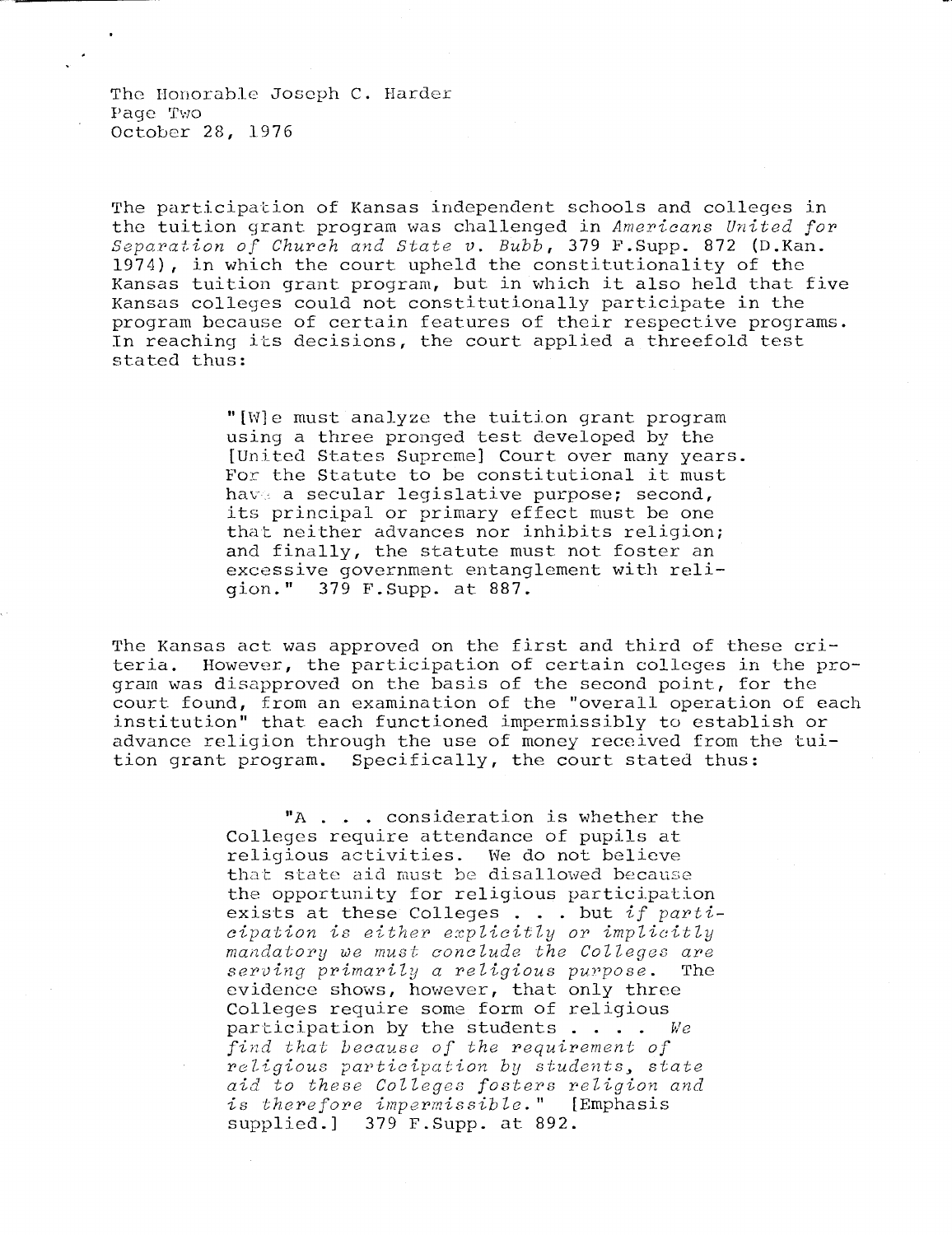The Honorable Joseph C. Harder Page Three October 28, 1976

The question is raised whether this holding is in any way altered by the decision of the United States Supreme Court in Roemer v.<br>Board of Public Works of Maryland, U.S., 19 L. Ed. 2d 179 Board of Public Works of Maryland,  $U.S.$ (June 21, 1976), in which the Court upheld direct noncategorical grants to private colleges in Maryland under a 1971 law of that<br>state. The Court stated thus: The Court stated thus:

> "To answer the question whether an institution is so 'pervasively sectarian' that it may receive no direct state aid of any kind, it is necessary to paint a general picture of the institution, composed of many elements."

Implicitly, the Court recognized that no single feature of the program of an institution should be seized upon as determinative of its secular or sectarian character. Rather, the "relevant factors . . . are to be considered 'cumulatively' in judging the degree of entanglement" 49 L. Ed. 2d at 199. This admonition is borne out by the exhaustive canvass of the operations of the colleges in that case both by the District Court and by the Supreme Court on review.

In Opinion No. 74-187, Attorney General Vern Miller wrote concerning the eligibility of Mid-America Nazarene College for participation in the state scholarship award program. He concluded thus:

> "Any educational institution which includes in its overall program one or more of the features which the Court identified in Americans United, supra, as violations of the establishment clause of the First Amendment when supported by public funds may not participate in the state scholarship program." [Emphasis supplied.]

It appears that the primary obstacle to participation of students attending Central College in the tuition-grant program is the requirement of mandatory chapel. You indicate that in April, 1975, Mr. Robert Kelly, the officer then administering the tuition-grant program, reviewed the Student Handbook and Catalog of Central College, and advised the College informally that it was fully eligible for tuition grants except for the mandatory chapel feature of its program. No other aspects of its program appeared to draw eligibility in question.